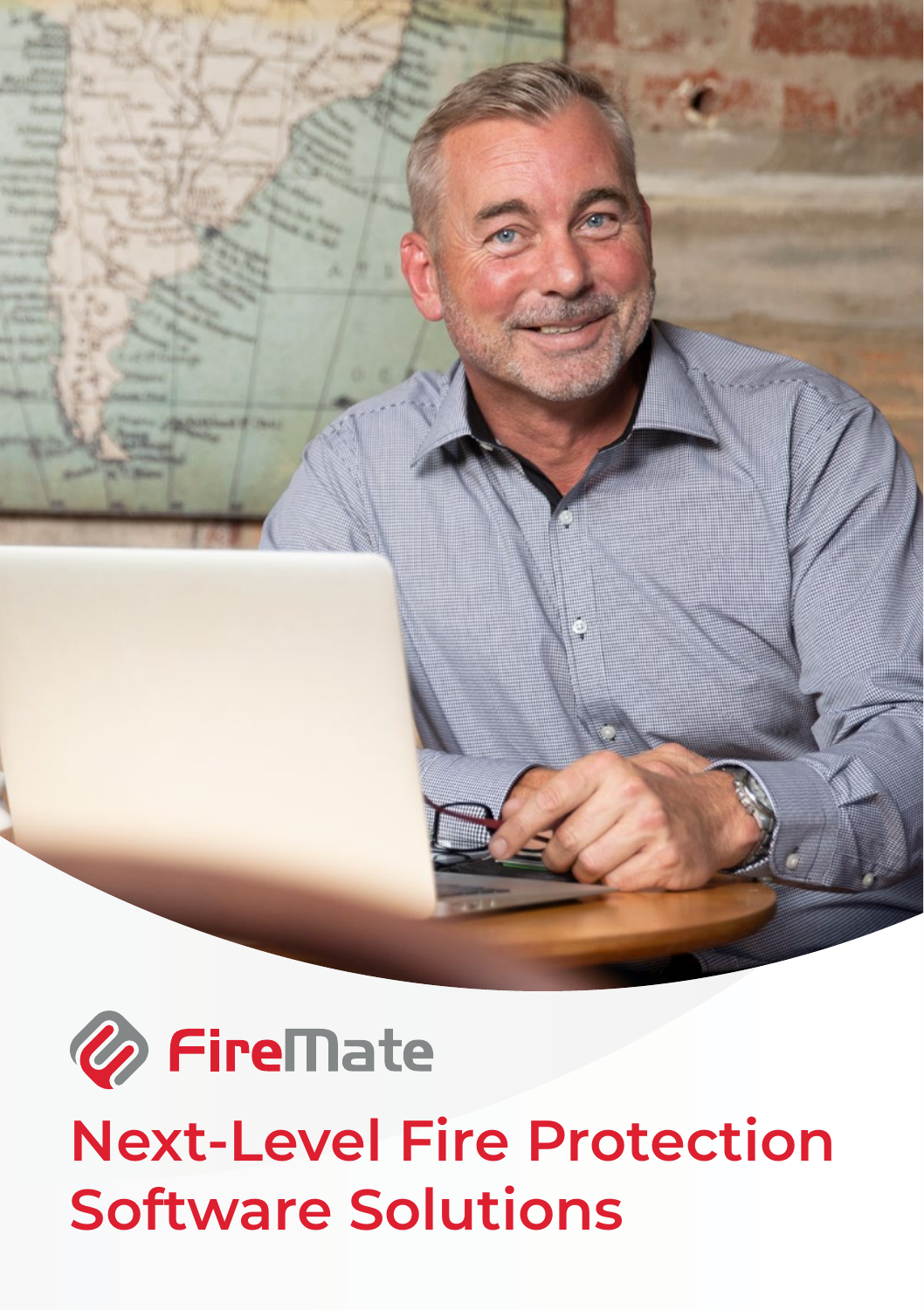# **Fire protection maintenance software**

FireMate is an asset management software solution specifically designed for the fire protection industry. The cloud-based system offers comprehensive workflow management for service providers maintaining fire protection equipment and their customers.

As former fire protection service providers, we know the industry processes, standards and legislative requirements that impact daily operations. This industry experience and our desire to make life easier for fire protection specialists were the foundation for FireMate.

FireMate's end-to-end software solution simplifies the management of a fire protection maintenance business by automating industry-based workflows and processes. Routine activity scheduling, compliance reporting, defect and inventory management, as well as quoting and invoicing are all made easier.

FireMate is trusted by fire maintenance professionals, building owners and property managers worldwide to help them keep people and property safer.



#### **Fire Protection Specialists** FireMate transforms fire

protection maintenance businesses by enhancing profitability, automating business processes, mitigating risk and upgrading customer service. FireMate streamlines and improves the everyday operations of field techs, service managers and business owners.



### **Facilities Managers**

FireMate's advanced fire protection asset management system offers peace-of-mind to property owners and facilities managers. Their system integrators using FireMate ensure compliance and provide secure online access to inspection reports, site registers, defect quotes and invoicing.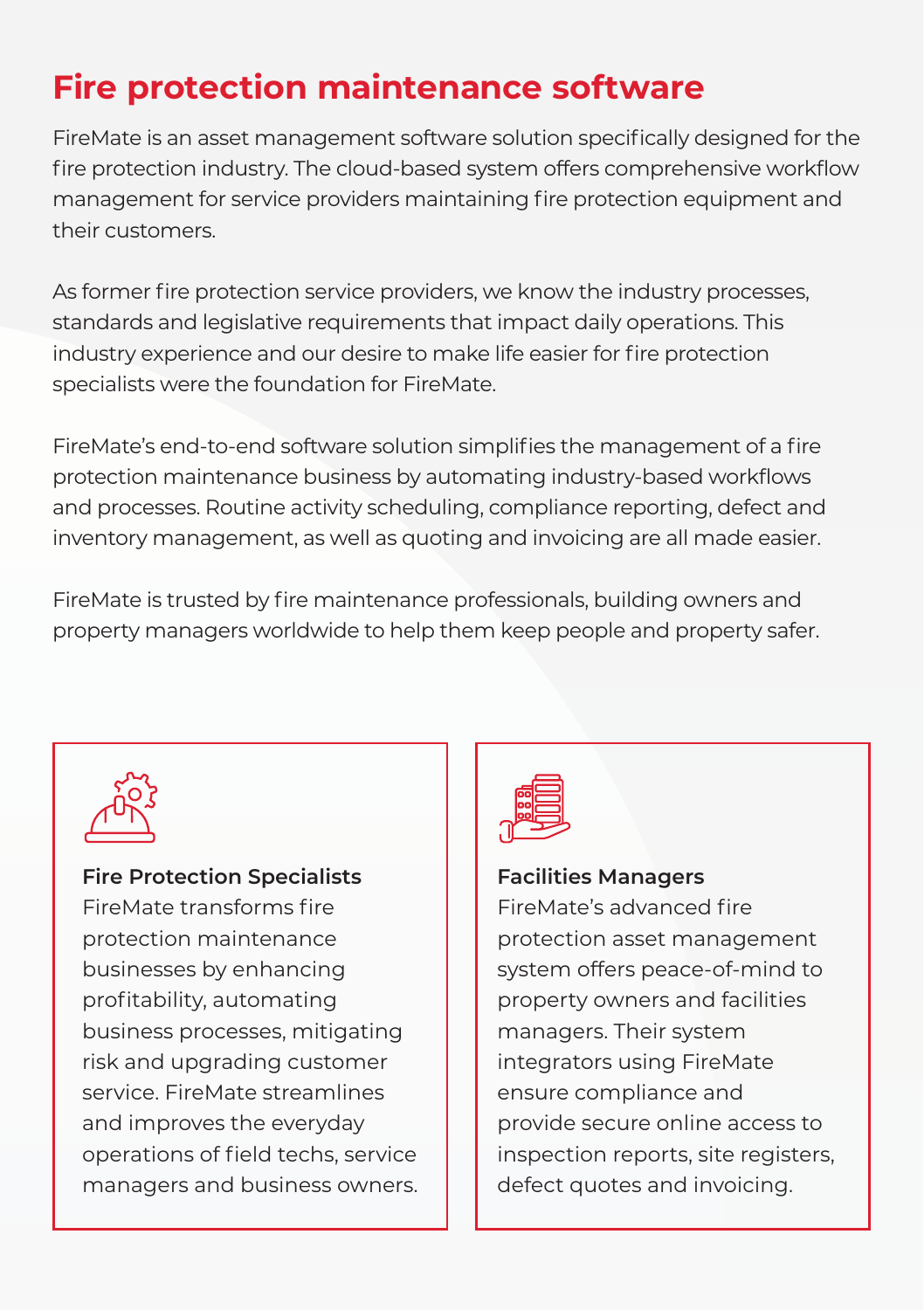## **A complete solution**

FireMate's three core components work together seamlessly to ensure consistent and compliant information using best-practice workflows:

- Office dashboard for service managers and business managers
- Mobile app for field techs and fire system engineers
- Customer portal for client selfservice access to key information.

### **Office dashboard**

The FireMate dashboard provides a snapshot of all key information and business insights required to run your fire maintenance business. It replaces all the traditional manual systems, such as Excel spreadsheets, whiteboards, calendars and job sheets, into one easy-to-use automated online solution.

#### **Mobile app**

Increase the accuracy and productivity of your field staff by enabling them to capture test results and defects, including photos. Ensure consistency and efficiency with prebuilt common responses, QR or barcode scanning and full synchronisation to the office.

Field staff minimise paperwork and guesswork with immediate access to asset registers and daily schedules.



#### **Customer portal**

Offer your customers secure browserbased access to their information 24/7 via your customised portal. Compliance reports, asset registers, quotes and invoices can be easily viewed and downloaded. Reduce emails, follow-up phone calls and paperwork.



## Offer outstanding customer service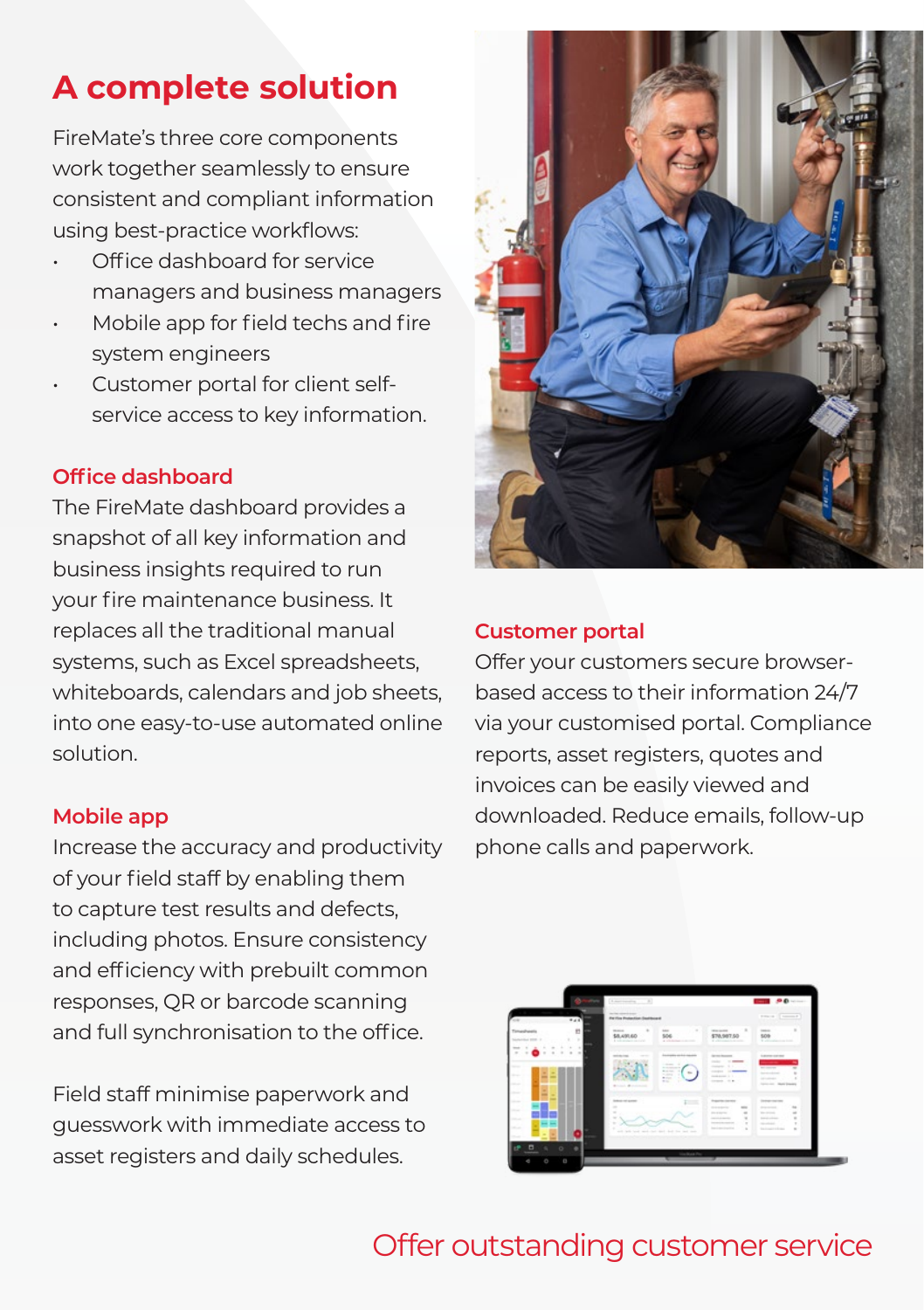

"FireMate has proven to be a game-changer for both our team and our clients, providing us with a comprehensive snapshot of all the key information and business insights needed to successfully operate the maintenance section of our fire and lift service business."

Advanced Groups Fire, Lifts & Escalator Services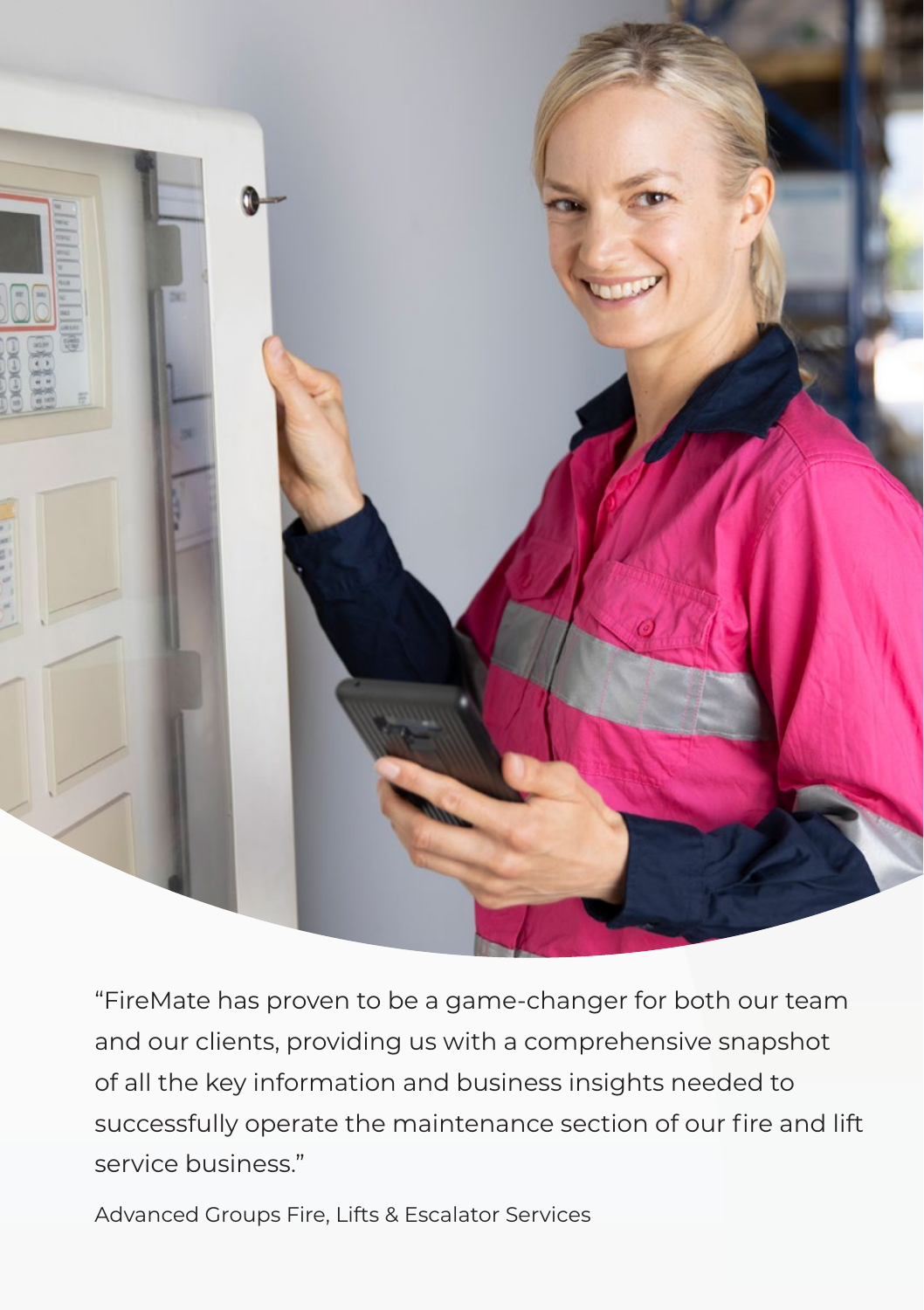# **Nimbus cloud-based fire alarm management software**



The safety of people and property are core responsibilities for employers, building owners, system integrators and facilities managers. From a fire safety point of view, this means ensuring fire protection systems are working correctly, and that building occupants understand evacuation procedures.

However, ensuring fire safety equipment and alarm systems are operating correctly across multiple locations is no easy task. The complexity is compounded by various fire protection standards and regulations, systems provided by different manufacturers, diverse building management teams, and multiple maintenance providers or system integrators.

### **Reduce complexity and increase safety**

Nimbus from FireMate is a non-intrusive add-on to fire alarm control panels that is simple to install and easy to use. The cloud-based fire alarm management system offers monitoring of fire alarms across any property portfolio. All information relating to alarms is presented in real-time, using a web browser or mobile application via a secure internet connection.



**Fire Protection Specialists** Nimbus from FireMate offers fire protection maintenance providers online visibility of properties and enables the delivery of new and enhanced services to property owners and managers. Nimbus is a simple add-on to existing properties and uncomplicated to include with new installations.



### **Facilities Managers**

Nimbus assists facilities managers, building owners and employers to lower the risk of fire and ensure compliance. Providing simple access to fire protection system notifications and proof of testing reduces risk and increases transparency without increasing workload.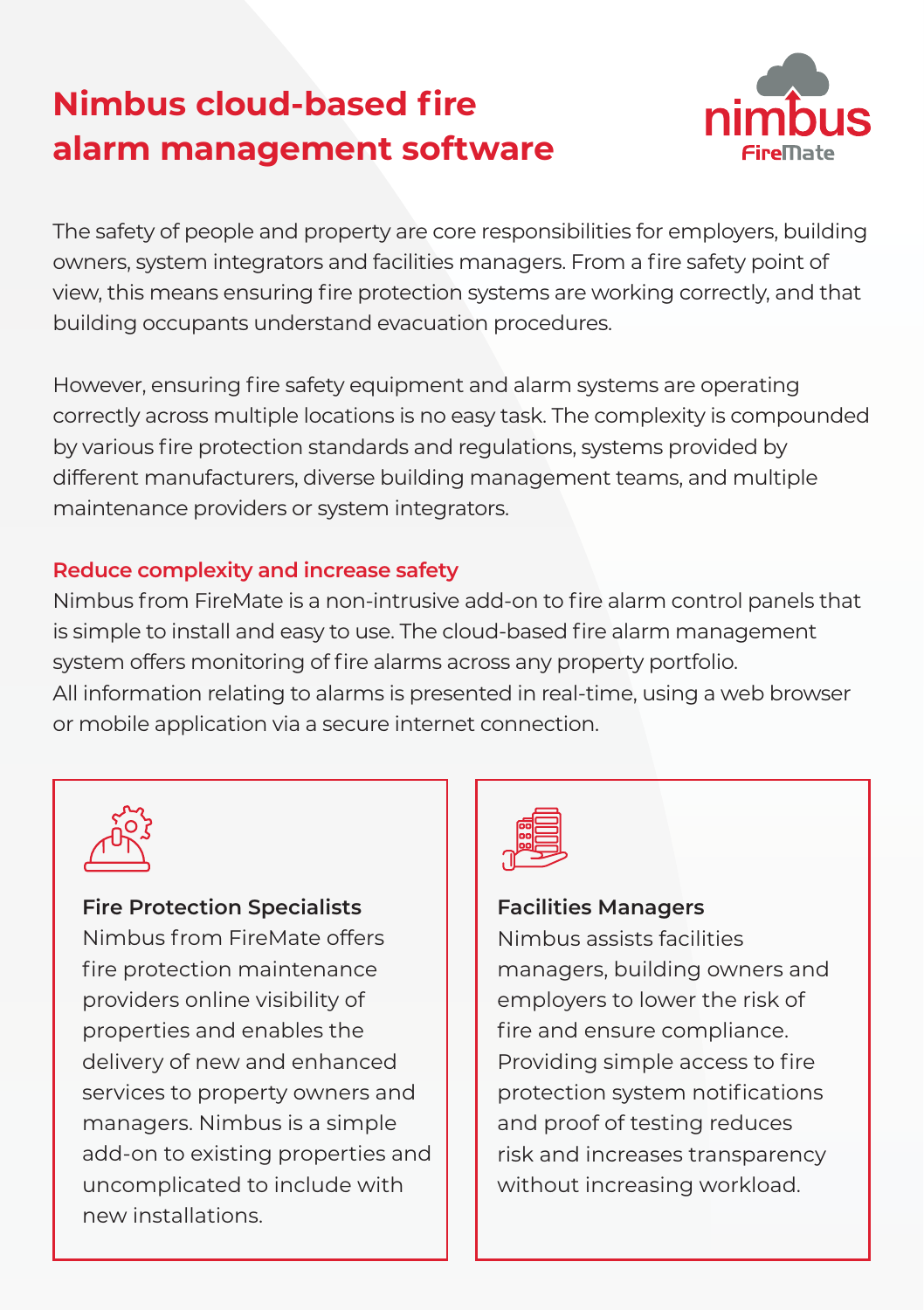# **Fire alarm management**

Nimbus from FireMate is an innovative fire alarm management system that uniquely provides advanced monitoring using a combination of hardware and software.

The **Nimbus Portal** is at the heart of Nimbus and provides secure browserbased access to the Nimbus system. The **Nimbus Gateway** works hand-in-hand with three mobile phone applications: **Nimbus Notify**, **Nimbus Engineer**, and **Nimbus Weekly Test.**

For multi-property monitoring and management, **Nimbus Control Room Monitor** offers a dedicated workstation to view an entire portfolio of properties. Nimbus is easy to install, configure and operate. The system can be expanded and modified as required to reflect changes to a building's network of alarms, or to add additional buildings across an entire property portfolio.

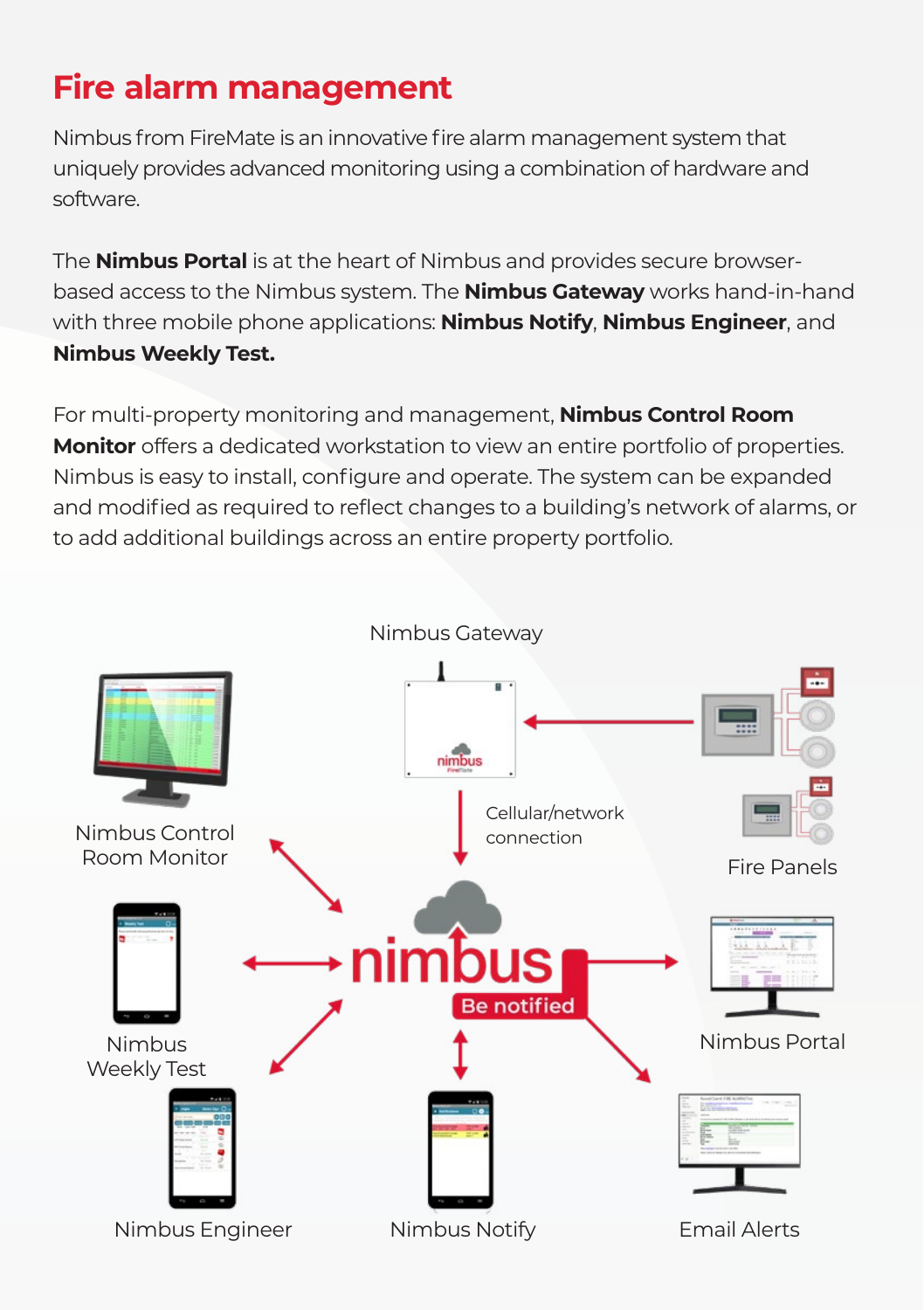## **Nimbus delivers**

#### **Instant event notifications**

Receive notifications of 'confirmed fire', 'fire', 'isolation' and more by email or mobile application (Nimbus Notify). Notifications include the device location description details from connected fire panels.

### **Improved efficiency with automated service reports**

Automated reports reduce paperwork, delays and inaccuracies. Reports can be generated on service completion, showing evidence and details of each service, device information, tasks performed, and engineer notes.

## **Connections to fire alarm panels from multiple manufacturers**

Nimbus is compatible with most analogue addressable fire alarm control panels and presents the system status and data in a simple-to-use common format.

#### **Improved accuracy**

When multiple fire events are detected in quick succession in a defined zone, Nimbus can identify and send alerts on confirmed fires. The Nimbus 'confirmed fire' event is particularly useful for unmonitored fire alarm systems, enabling users to differentiate between false alarms and real fire events. Nimbus users can also provide in-app feedback and notes for history or logging purposes.

### **Compliant testing and maintenance**

Mobile apps for service testing enable service and test data to be centrally recorded. Engineer performance is optimised by using the Nimbus Engineer app. Property managers can easily record weekly test compliance in the Nimbus Weekly Test app.

### **Automatic proof of testing**

Nimbus provides unequivocal proof to confirm service testing and that weekly tests have been undertaken to BS5839 standards through automatic, non-editable digital collection of test data, for use in audits and management reports.

## **Anywhere anytime access to information**

Nimbus offers instant access to historical and real-time service history data. Panel and device data is recorded in the database and searchable by multiple criteria including event, date, time, site, panel, loop, and description.



## Be reassured